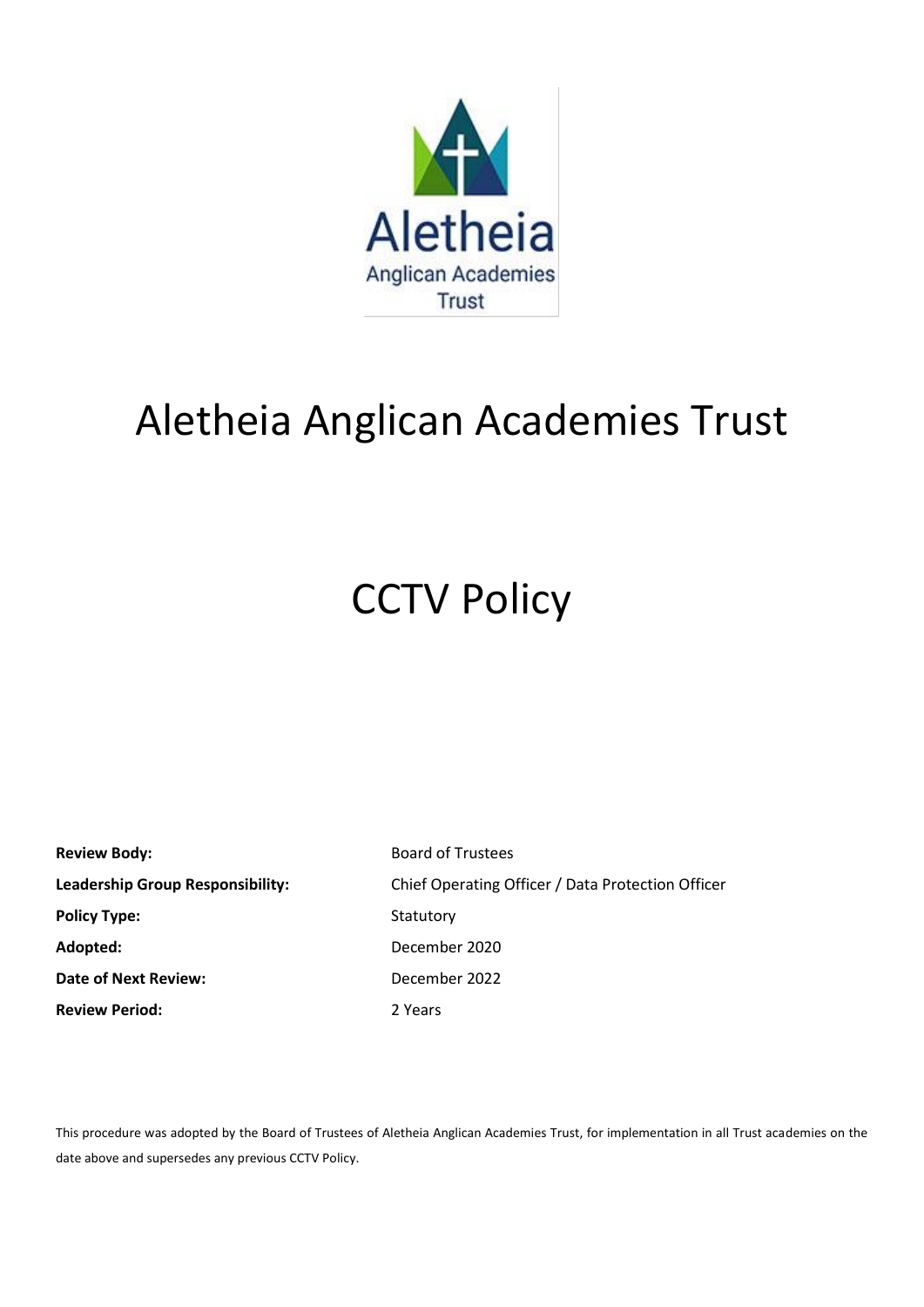# **1. Introduction**

- 1.1 The purpose of this policy is to regulate management, operation and use of closed-circuit television (CCTV) within the Aletheia Anglican Academies Trust.
- 1.2 This policy adheres to guidelines from the Information Commissioners Office (ICO) CCTV Code of Practice.
- 1.3 CCTV systems are operated and monitored by the Premises Team (at individual schools) and IT Services.

# **2. Aims**

- 2.1 Increase the personal safeguarding of staff, students, and visitors.
- 2.2 Reduce property loss and strengthen theft detection and prevention.
- 2.3 Support the Police and other law-enforcement agencies.
- 2.4 Protect buildings, property, and other assets.
- 2.5 Support disciplinary or grievance procedures (subject to the confidentiality requirements).

### **3. Data Protection**

- 3.1 The use of CCTV and the associated images and any sound recordings is covered by the Data Protection Act 2018.
- 3.2 The Trust will comply with the Information Commissioner's Office (ICO) CCTV Code of Practice to ensure that CCTV is used responsibly and safeguards both trust and confidence in its continued use. The Code of Practice is published here[: https://ico.org.uk/media/for-organisations/documents/1542/cctv-code-of-practice.pdf.](https://ico.org.uk/media/for-organisations/documents/1542/cctv-code-of-practice.pdf)
- 3.3 In line with the Data Protection Act 2018, the Trust will provide sufficient notification to persons, when entering school premises, that areas are monitored and recorded by CCTV.

### **4. Camera Location**

- 4.1 Cameras are sited so they only capture images relevant to the purposes for which they are installed, and care will be taken to ensure that reasonable privacy expectations are not violated.
- 4.2 Each site will ensure that the location of equipment is carefully considered to ensure that images captured comply with the Data Protection Act 2018.
- 4.3 Cameras are positioned so that their coverage is restricted to the site premises, which may include outdoor areas.
- 4.4 Members of staff have access to details of where CCTV cameras are situated.
- 4.5 Signs are placed so that students, staff, and the public are aware that they are entering a zone which is covered by surveillance equipment or live monitoring.
- 4.6 The purpose of the use of CCTV is displayed e.g. "CCTV in operation for your safety and security".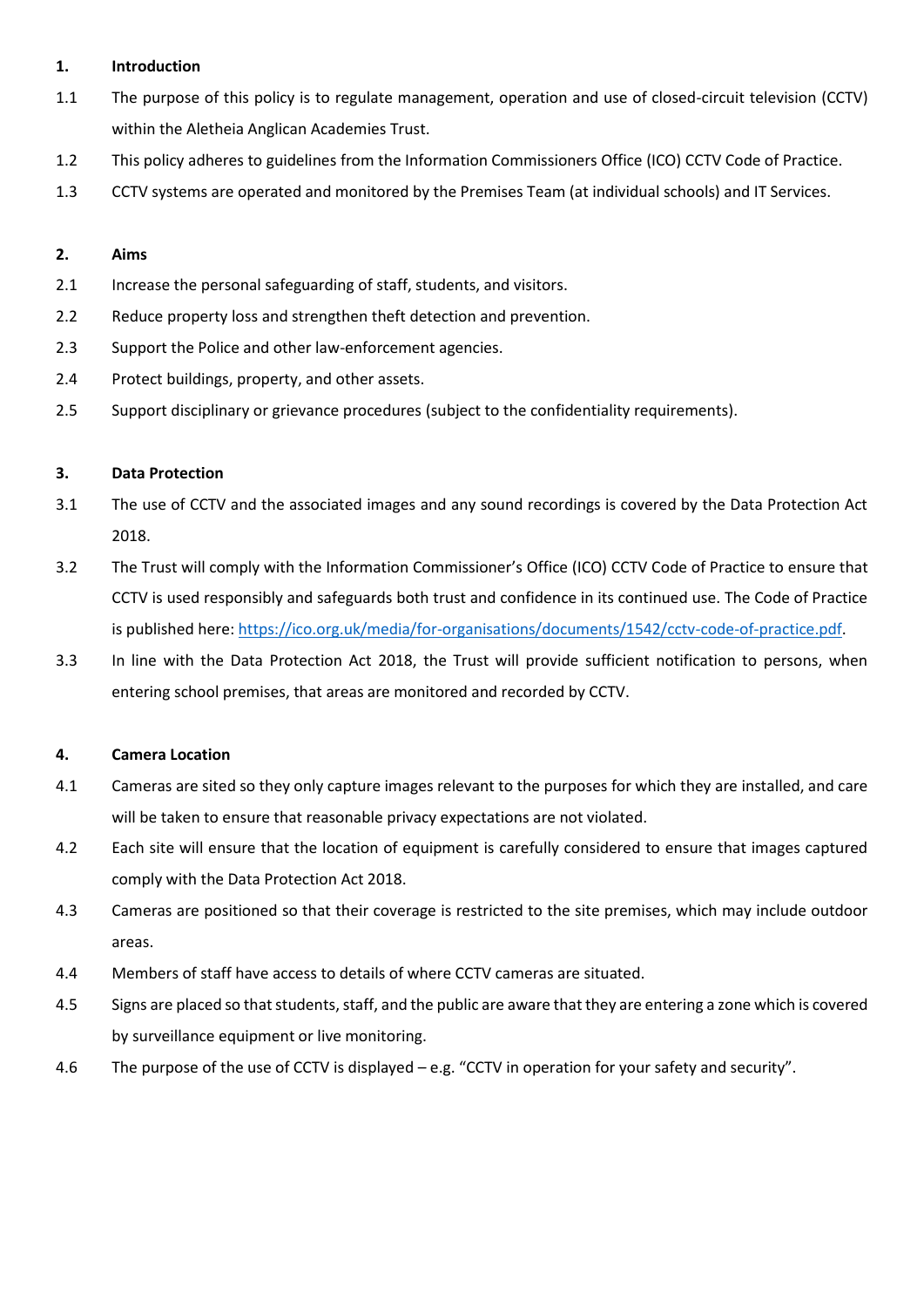# **5. Storage and Retention**

- 5.1 Recorded footage will not be retained for longer than is necessary. While retained, the integrity of the recordings will be maintained to ensure their evidential value and to protect the rights of the people whose images have been recorded.
- 5.2 Recordings are retained for 15 days unless a recording is required for further investigation, usually by the Police.
- 5.3 All retained footage is stored securely and access to recorded images is restricted to those staff authorised to view them. Access will not be provided to unauthorised staff.

# **6. Live Monitoring**

- 6.1 Office and reception staff retain the right to observe live footage of designated cameras that allow views of otherwise obscured areas of interest which include entrance gates, pedestrian gates, reception desks and waiting areas.
- 6.2 No other cameras other than the designated cameras will be accessible for live monitoring and no recorded footage will be accessible to unauthorised personnel.

| <b>Staff Access Rights (subject to CCTV system installed)</b> |                  |               |                          |
|---------------------------------------------------------------|------------------|---------------|--------------------------|
| <b>Name</b>                                                   | <b>Technical</b> | View:<br>Live | View:<br><b>Recorded</b> |
| <b>Finance Manager</b>                                        |                  |               |                          |
| <b>IT Services</b>                                            |                  |               |                          |
| Leadership                                                    |                  |               |                          |
| Office / Reception                                            |                  |               |                          |
| <b>Pastoral Team</b>                                          |                  |               |                          |
| Premises                                                      |                  |               |                          |

\* only designated CCTV cameras (6.1).

### **7. Maintenance**

- 7.1 Schools must report immediately any CCTV related concerns and issues to IT Services.
- 7.2 Where logistically possible, IT Services are responsible for ensuring regular checks are carried out, including:
	- Checking any saved footage is not older than 15 days and delete accordingly
	- Checking sample footage can be retrieved and is playable
	- Checking the cameras and equipment are operating properly
	- Determining if equipment is no longer technologically fit-for-purpose and should be upgraded
	- Ensuring any special features are accurate (e.g. error reporting and time display)